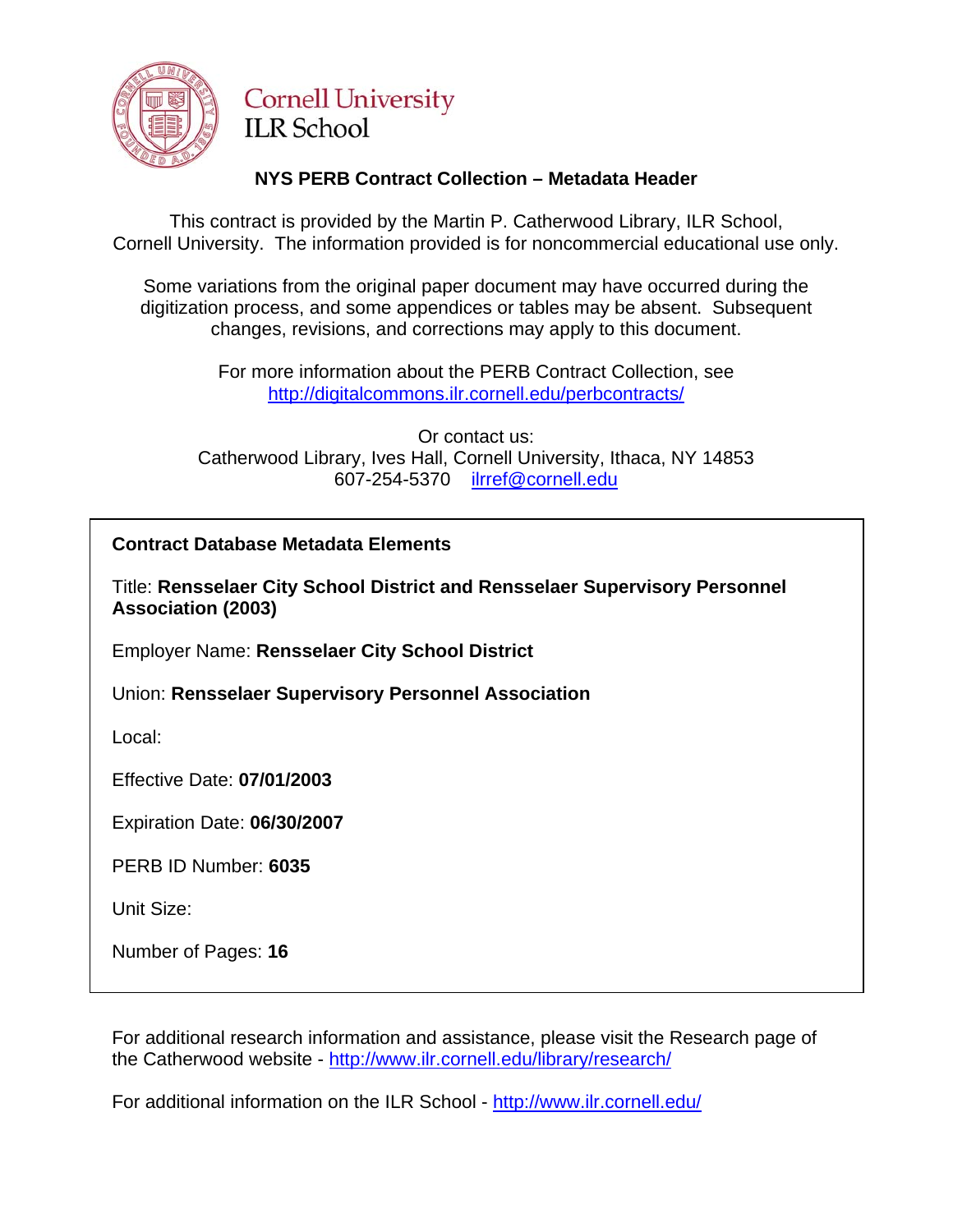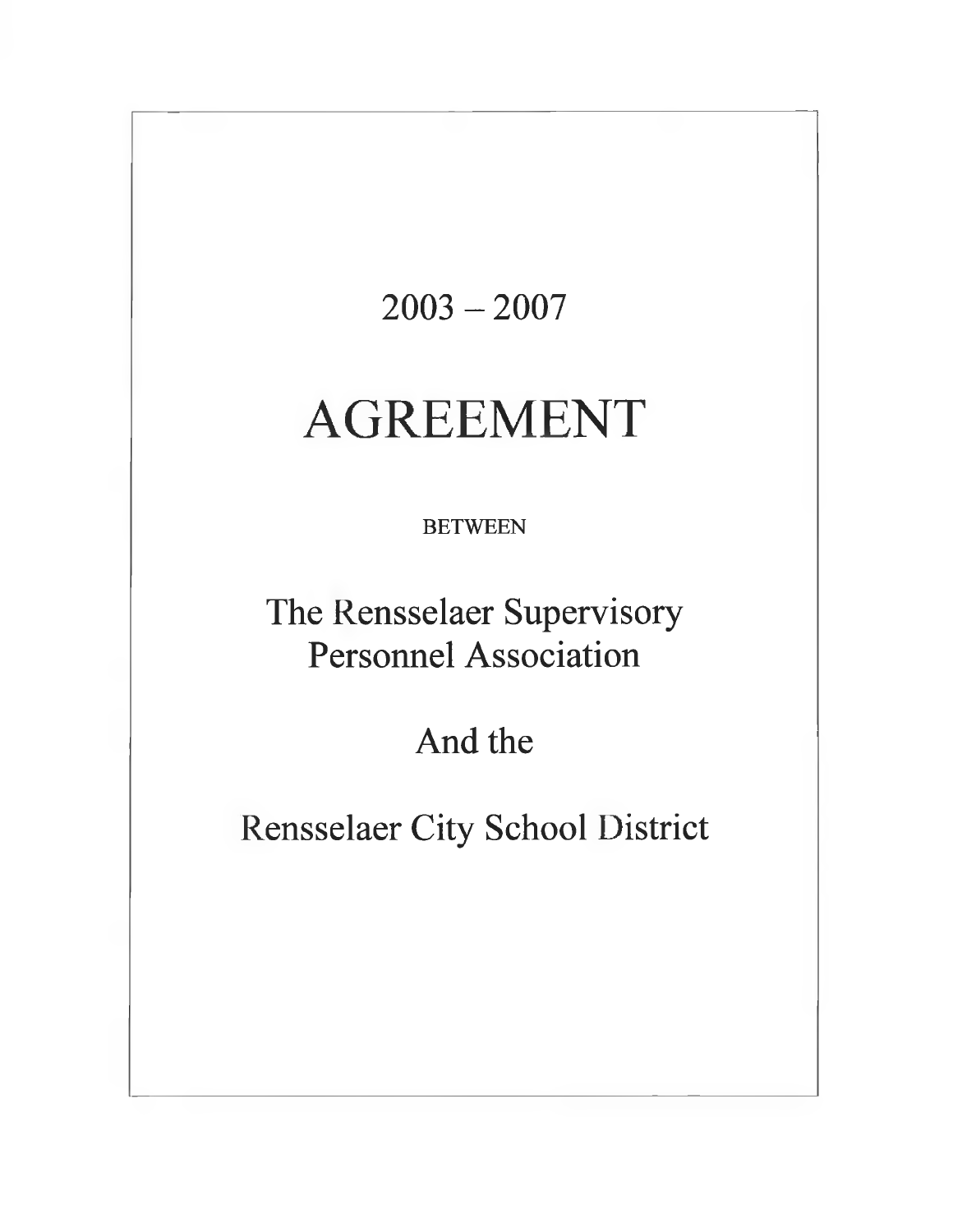# **TABLE OF CONTENTS**

| <b>ARTICLE</b>        | <b>ITEM</b>                                                   | <b>PAGE</b>    |
|-----------------------|---------------------------------------------------------------|----------------|
|                       | Recognition                                                   | 3              |
| $\mathbf{\mathsf{I}}$ | <b>Negotiations</b>                                           | 3              |
| Ш                     | <b>Work Year</b>                                              | 3              |
| $\mathsf{IV}$         | <b>Responsibilities of Unit Members</b>                       | $\overline{4}$ |
| $\vee$                | <b>Leaves of Absence</b>                                      | 5              |
| VI                    | Compensation                                                  | $\overline{7}$ |
| VII                   | Longevity                                                     | 8              |
| VIII                  | <b>Health Insurance</b>                                       | 8              |
| $\mathsf{IX}$         | Cafeteria Plan                                                | 9              |
| $\times$              | <b>District Retirement Incentive</b>                          | 10             |
| X <sub>l</sub>        | <b>Payroll Deductions</b>                                     | 10             |
| XII                   | <b>Personal Injury Benefits</b>                               | 11             |
| XIII                  | <b>Vacancies Performance Evaluation</b>                       | 11             |
| XIV                   | <b>Position Abolished or</b><br><b>Reduced From Full-Time</b> | 12             |
| XV                    | <b>Performance Evaluation</b>                                 | 13             |
| <b>XVI</b>            | <b>Grievance Procedure</b>                                    | 13             |
| <b>XVII</b>           | <b>Duration</b>                                               | 14             |
|                       | <b>Approval and Ratification</b>                              | 15             |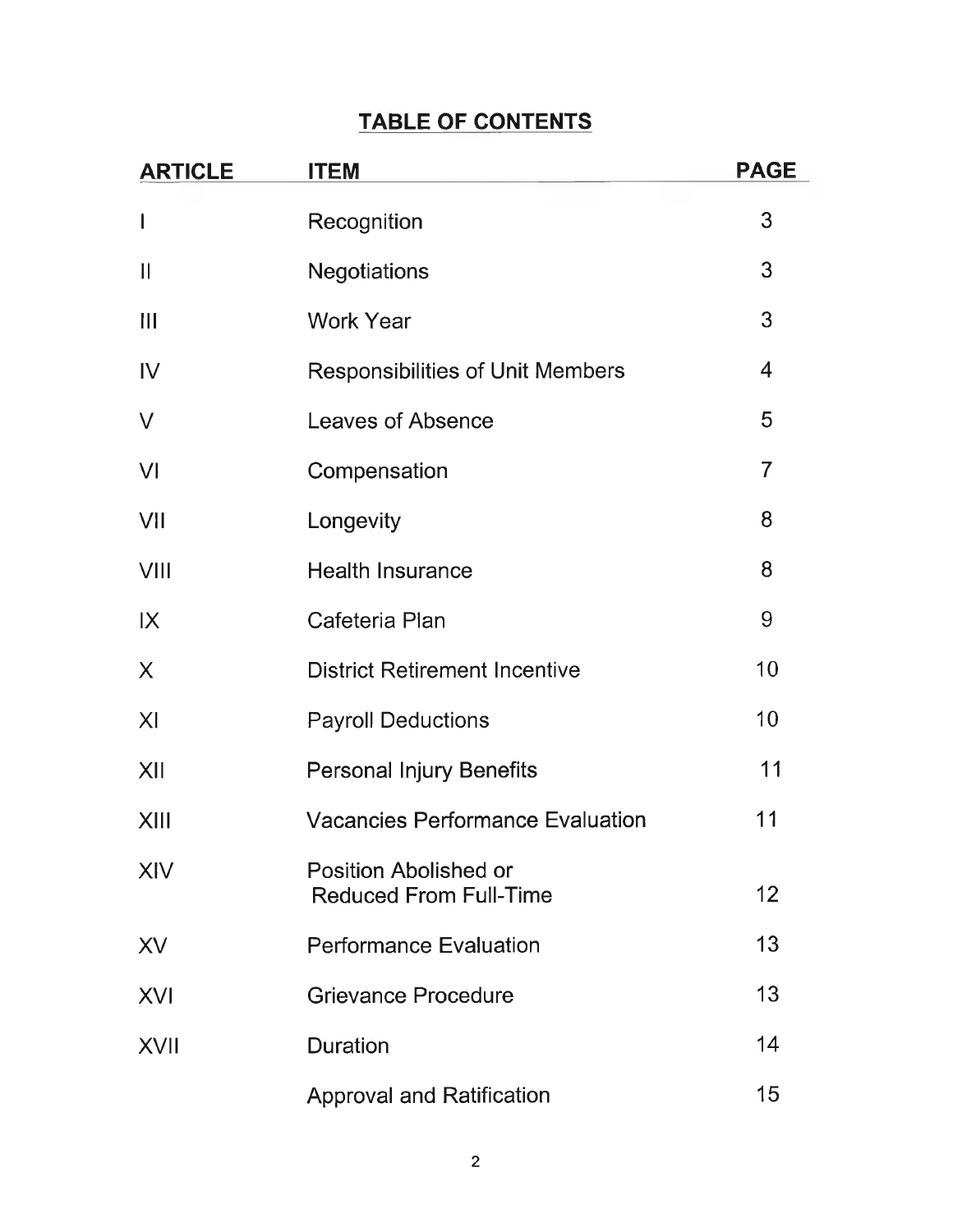# **AGREEMENT BETWEEN**

# **THE RENSSELAER SUPERVISORY PERSONNEL ASSOCIATION AND THE RENSSELAER CITY SCHOOL DISTRICT**

## *ARTICLE I*

#### **RECOGNITION**

The Rensselaer City School District recognizes the Rensselaer Supervisory Association as the exclusive negotiating agent for all supervisory personnel, except those exempt by prior determination, as approved by the Board of Education of this District on November 6, 1967 in its first recognition of this Association for this purpose.

#### *ARTICLE II*

#### **NEGOTIATIONS**

Negotiations for a successor Agreement shall commence not earlier than January 1, 2007 nor later than March 1, 2007 except by mutual consent. Negotiations shall commence upon the request of either party, and a mutually acceptable meeting date shall be set not more than 15 school days following such request. A tentative list of items for negotiations shall be exchanged between the parties. Each party agrees to be prepared to discuss and define each item at the first meeting. The parties agree that all items to be negotiated will have been discussed prior to ratification of the Agreement, and negotiations will not be reopened during the life of the Agreement except as they relate to a successor Agreement. Following the initial meeting, additional meetings shall be held until the parties reach agreement. In the event impasse is reached, PERB rules will be followed as they relate to mediation, fact finding, and conciliation. Arbitration will not be utilized to resolve impasse.

#### *ARTICLE III*

#### WORK YEAR

A. Unit Members hired prior to July 1, 1996 shall work twenty (20) additional days in July and August and three (3) additional days as determined by the Administrator and Superintendent of Schools.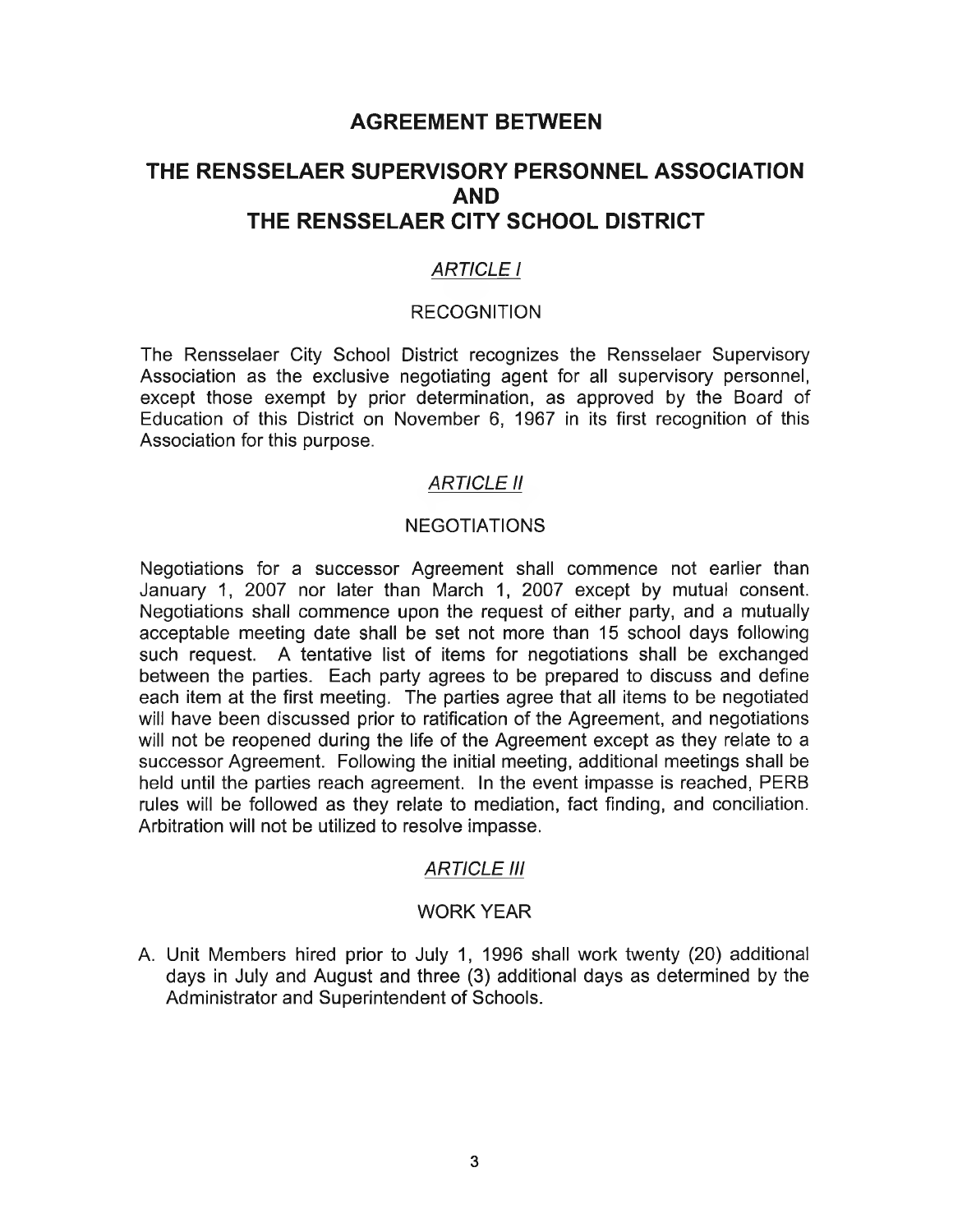- B. Every person covered by this Agreement has a job description, and is expected to fulfill it in every respect, including additional time that may be necessary to insure that the job is done properly and completely. For this job performance, compensation, covered in another article of this Agreement, has been negotiated.
- C. If the District desires to employ a person for additional days beyond those specified in A, then employment beyond the number of additional days specified above shall be approved by the Board of Education, upon recommendation of the Superintendent, who shall consult with the unit member involved prior to a decision being reached. A per diem rate will be determined by formula as follows:

Building Principal and Psychologist: Annual Salary divided by 220 days, and that additional employment shall be based on agreement between the Unit Member and Superintendent of Schools as approved by the Board of Education.

- D. On days when school session is canceled because of snow or other emergency, then each unit member will check his or her assigned building and check in with the Office of the Superintendent of Schools. It is understood that adverse weather conditions may delay the arrival of the unit member, but that delay shall be assumed to allow safe travel from home to the school building. Any delay in arriving at school beyond 10:00 a.m. on that day shall require unit member to telephone the Office of the Superintendent and provide an estimate of the time of arrival.
- E. New hires as of July 1, 1996 will be 12-month employees with twenty (20) vacation days.
	- 1. Up to five (5) vacation days may be carried over from the previous year of employment.
	- 2. New Unit Members may carry over up to ten (10) vacation days from their first year of employment.

# *ARTICLE IV*

# RESPONSIBILITIES OF UNIT MEMBERS

A. A job description adopted by the Board of Education, is on file and available for each position. This job description will remain in effect and subject to annual review by the individual employed in the position and the Superintendent of Schools. Each year, whenever applicable, and at least as part of an annual job review and evaluation, both the employed individual and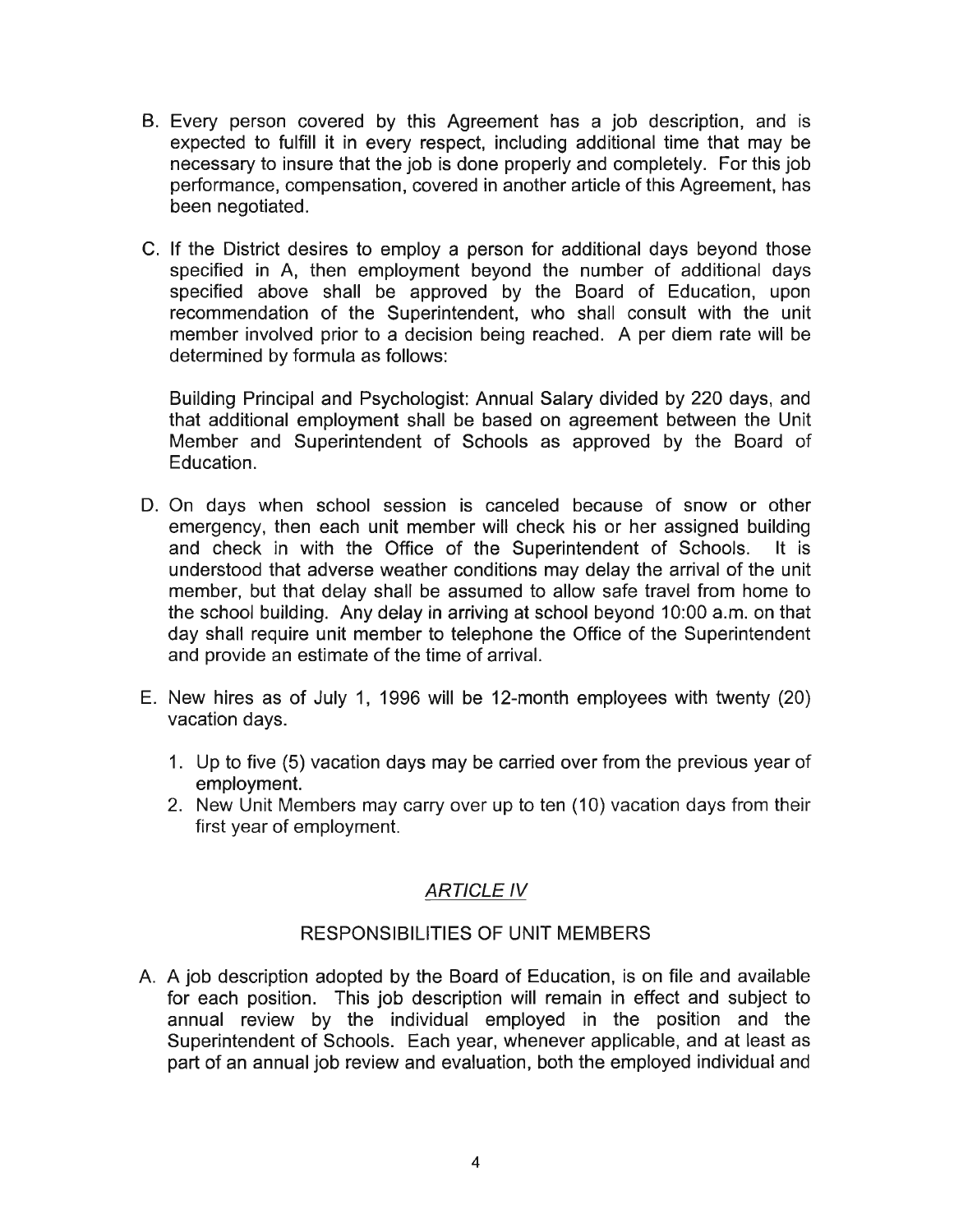Superintendent shall indicate, in writing, any recommended changes in the job description for subsequent action by the Board of Education.

B. New position duties statements shall be developed and ultimately become job description for newly created jobs. The proposed job description, in draft form, shall be jointly reviewed by the incumbent and Superintendent prior to Board of Education action. If initial hiring occurs after the Board of Education adopts the job description, then the review shall be in accordance with "A" above.

## *ARTICLE V*

## LEAVES OF ABSENCE

#### A. Sick Leave

1. Sick leave, at the rate of  $1\frac{1}{2}$  days per month worked shall be provided without deduction of salary as follows:

| 12-month employees: | 18 days              |
|---------------------|----------------------|
| 11-month employees: | $16\frac{1}{2}$ days |

- 2. Sick days are to be used for illness or injury, or, if time must be taken for personal business such as home purchase closing, or attendance at professional conferences, seminars, or meetings for which the School District is not paying expenses, then notification must be made to the Superintendent as soon as possible, providing the greatest amount of advance notice, and at least five (5) school days prior to the day(s) used as personal. Unless the Superintendent indicates in writing, and within two (2) working days after receiving the notification, that the date(s) selected for personal business are disapproved, and states the reason(s) therefore, the notification would otherwise be sufficient authority to use the day(s) as indicated. If the use of the day(s) is disapproved, the person desiring to use the time shall confer with the Superintendent and attempt to select a mutually acceptable alternative. Under no circumstances will sick leave be approved for hunting, fishing, recreation, vacation, other employment, or job hunting. A physician's certificate after three (3) consecutive days' absence will automatically be provided to the Superintendent. Pregnancy related disabilities shall be treated as any other disability.
- 3. Unused sick days shall be cumulative to a total of 250 days. After accumulated sick days have been used up, the employee shall receive no pay for the rest of the absence, except as approved by the Board of Education, with the recommendation of the Superintendent.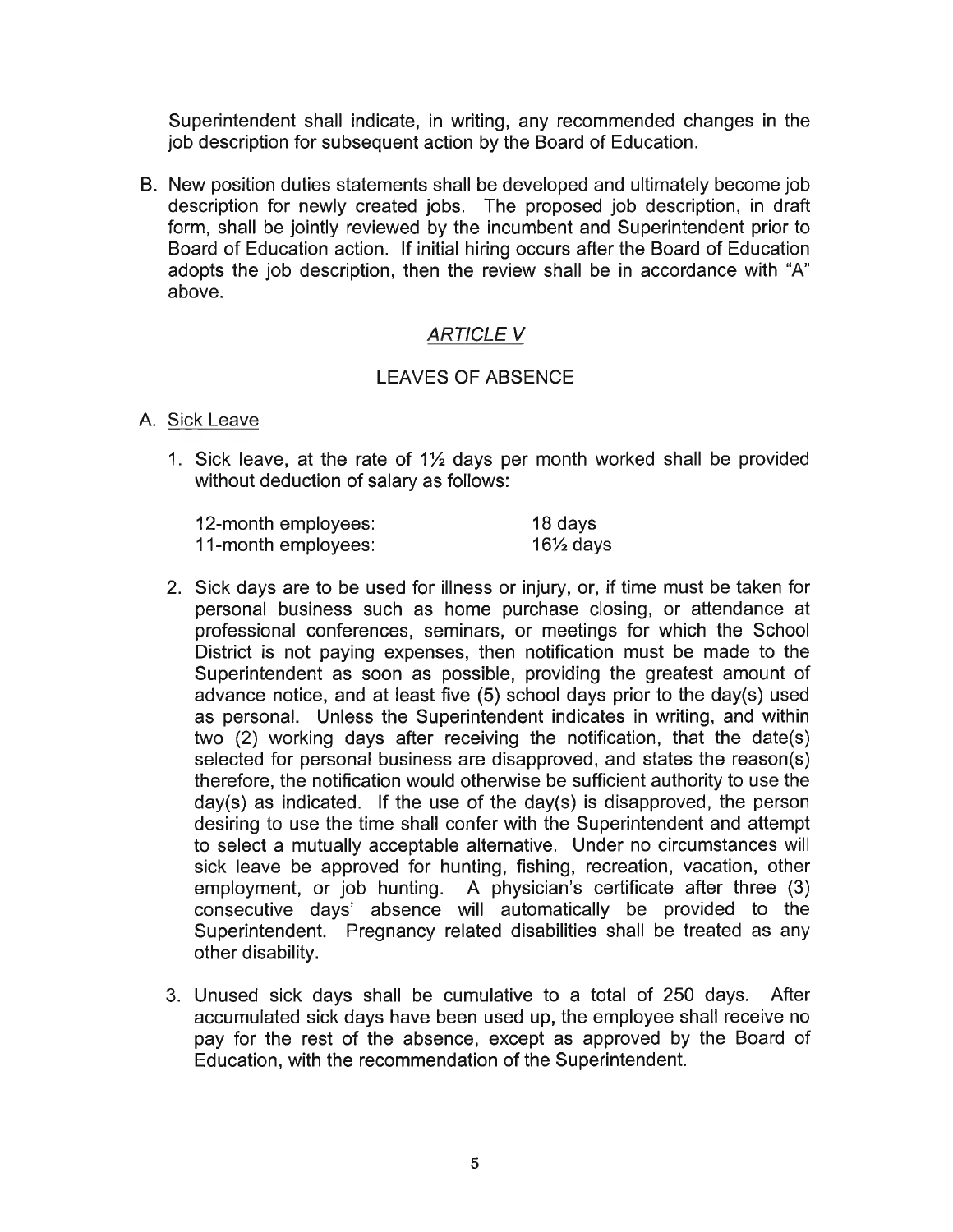#### B. Special Leave

At the discretion of the Superintendent, bereavement leave not exceeding five (5) school days at any one time will be provided, not charged against sick leave, for the death or serious illness requiring bedside or household attention of a spouse, child, son or daughter-in-law, parent, grandparent, father or mother-in-law, or sibling. Absence in excess of five (5) days, as approved by the Superintendent, shall be deducted from accumulated sick leave.

#### C. Emergency Leave

Requests for emergency leave shall be submitted to the Superintendent and he shall be guided in his decision by the other provisions of leave as provided above.

#### D. Judicial Leave

Time necessary will be provided without loss of pay for appearance in any legal proceeding connected with the employee's employment or with the school district or for the performance of jury duty, or because the employee has been subpoenaed in a legal matter in which he is not personally involved. In case of jury duty, it shall be the responsibility of the employee to notify the Superintendent in writing that he/she will be absent from duty.

#### E. Other Leaves

Any other leaves of absence shall be requested, in writing, via the Superintendent of Schools, to the Board of Education. Such leave may be granted at the discretion of the Board upon the recommendation of the Superintendent.

## F. Sick Leave Bank

A member of the unit may transfer to another member of the unit accumulated sick days on a loan basis. It is the responsibility of the unit member to inform the Superintendent, in writing, that (1) they wish to loan sick days to a fellow unit member, (2) the name of the member, and (3) the number of days to be loaned.

Sick days may only be transferred to an employee who has used all vacation, sick, and personal days, and whose health condition requires long-term care, i.e., care which requires the unit member to be absent for more than thirty (30) consecutive workdays.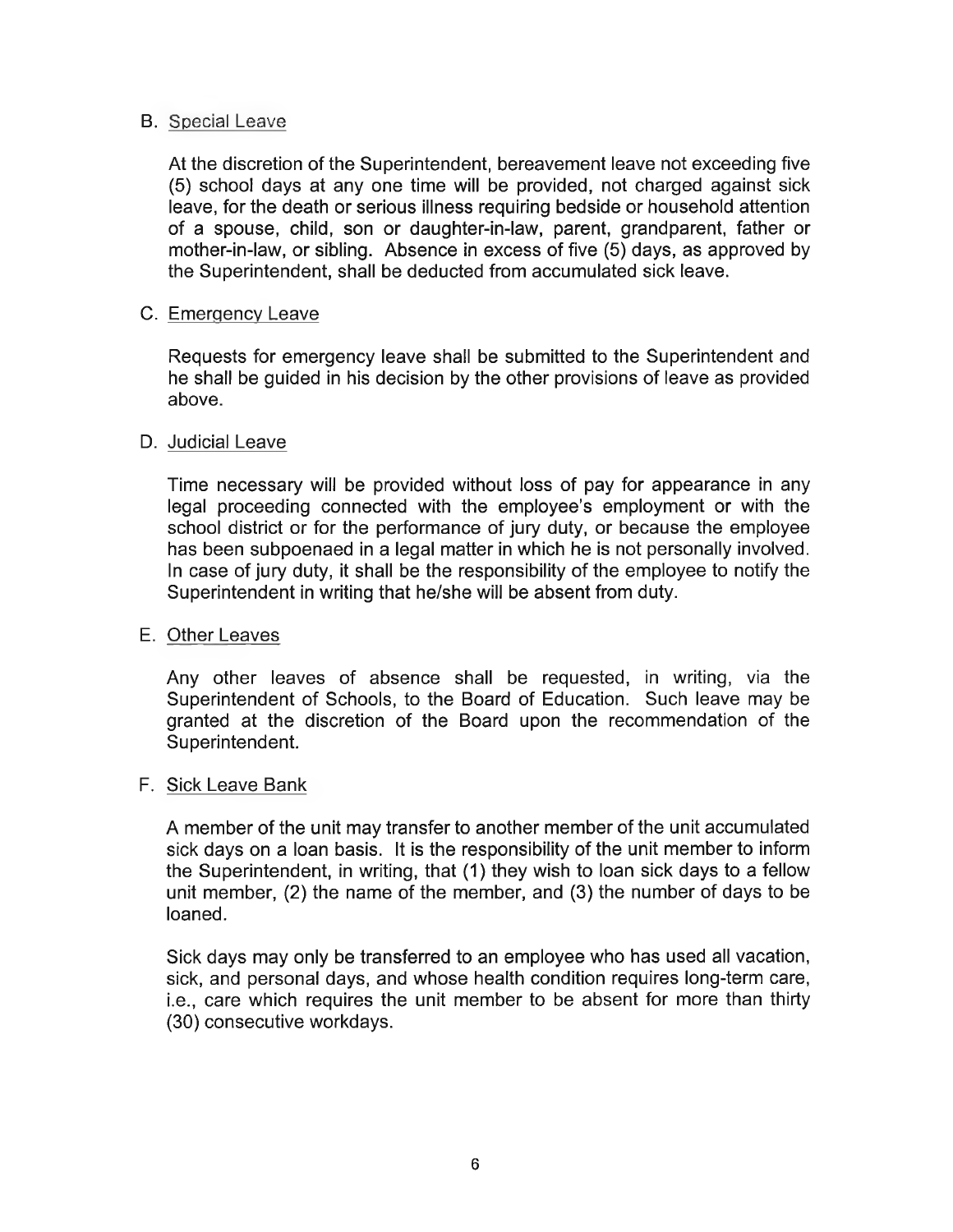#### G. Child Rearing Leave

A leave of absence without pay or additional salary increase of up to two (2) years will be granted upon written request for child-rearing or adoption.

## *ARTICLE VI*

#### **COMPENSATION**

## A. SALARIES

The percent increase for unit members represented by this agreement are as follows:

| 2003-2004 | 3.5% salary increase |
|-----------|----------------------|
| 2004-2005 | 4.0% salary increase |
| 2005-2006 | 4.0% salary increase |
| 2006-2007 | 4.0% salary increase |

## B. ADVANCED STUDY PAYMENT

Effective July 1, 2003, the tuition payment for any course will be \$175 per credit hour and approval for payment shall be limited to a combined total of 6 credit hours per semester *and* a combined total of 6 credit hours during the summer recess. With respect to in-service course, 15 clock hours of instruction shall be equivalent to 1 credit hour and this is a one-time payment not to be added thereafter to base salary.

#### C. SOCIAL WORKER AND PYSCHOLOGIST SALARY

A sum of \$500 will be added to the base salary of the social workers and psychologists. In addition, this \$500 sum will be added after the annual salary percentage increase has been calculated for the first year of the contract. For the remaining years of the contract, the salary percentage increases will continue as listed in Article VI, Section A, without the additional \$500 increase. For example:

| $1st$ year of contract -           | $$40,000 \times 3.5\% + $500 = $41,900$ |
|------------------------------------|-----------------------------------------|
| $2nd$ year of contract -           | $$41,900 \times 4.0\% = $43,576$        |
| 3 <sup>rd</sup> year of contract - | $$43,576 \times 4.0\% = $45,319$        |
| $4th$ year of contract -           | $$45,319 \times 4.0\% = $47,132$        |

D. In each year of the agreement, each unit member represented by this agreement will receive a sum of \$500 to be applied to professional dues, the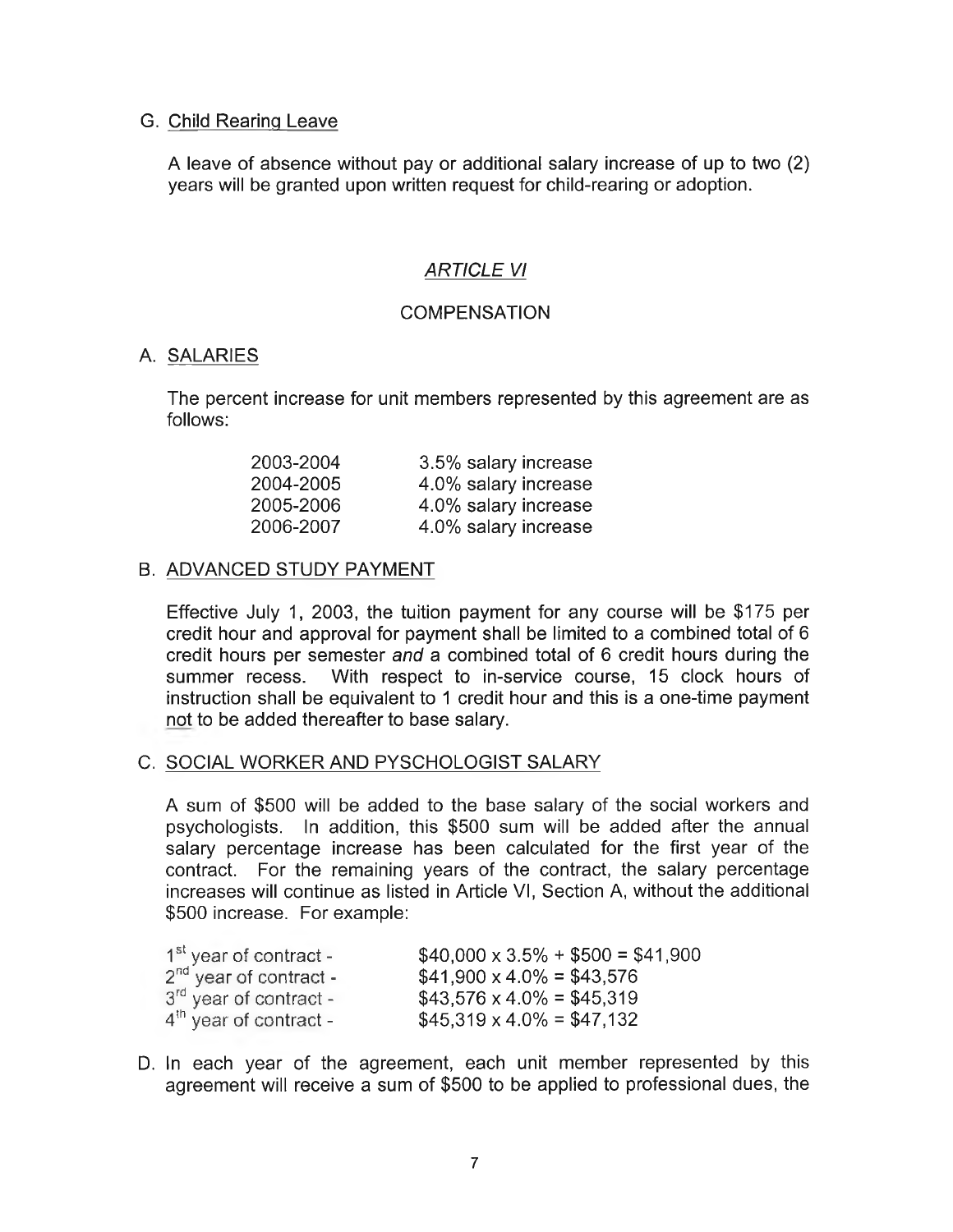cafeteria plan, or split between the two options. This option must be made and given to the Business Office in writing prior to July  $1<sup>st</sup>$  each year. Amounts will be prorated for new hires.

E. The summer school principal stipend will have a range of \$ 3,000 to \$ 6,000. The stipend will be determined annually by the District and a RSPA representative.

## *ARTICLE VII*

## BERTELLE WORNHAM LONGEVITY INCREASE / RETIREMENT INCENTIVE

The Board of Education provides a service increment for service in the District as follows:

| Number of Years in System | Amount Added to Base Salary |  |
|---------------------------|-----------------------------|--|
| Beginning 10 years        | \$900                       |  |
| Beginning 15 years        | \$1300                      |  |
| Beginning 20 years        | \$1900                      |  |
| Beginning 25 years        | \$2300                      |  |

# *ARTICLE VIII*

## HEALTH INSURANCE

- A. The Rensselaer Supervisory Personnel Association will pick up the cost of the health plan at 10% Individual and 15% Family. New hires as of July 1, 1996 will pay 20% of the cost of Health Insurance.
- B. Unit members who are currently covered by Rensselaer City School District Health Insurance or employees new to the District who have available to them health insurance coverage may elect not to be covered by the Rensselaer City School District Health Insurance or any other plan toward which the District contributes a premium under the following conditions and circumstances:
	- 1. The employee must give written notice to the Business Office by June 1 that he/she is electing to drop District health insurance coverage. Such notice shall remain in effect until coverage is requested again as stated below. Thereafter, employees electing to drop the District health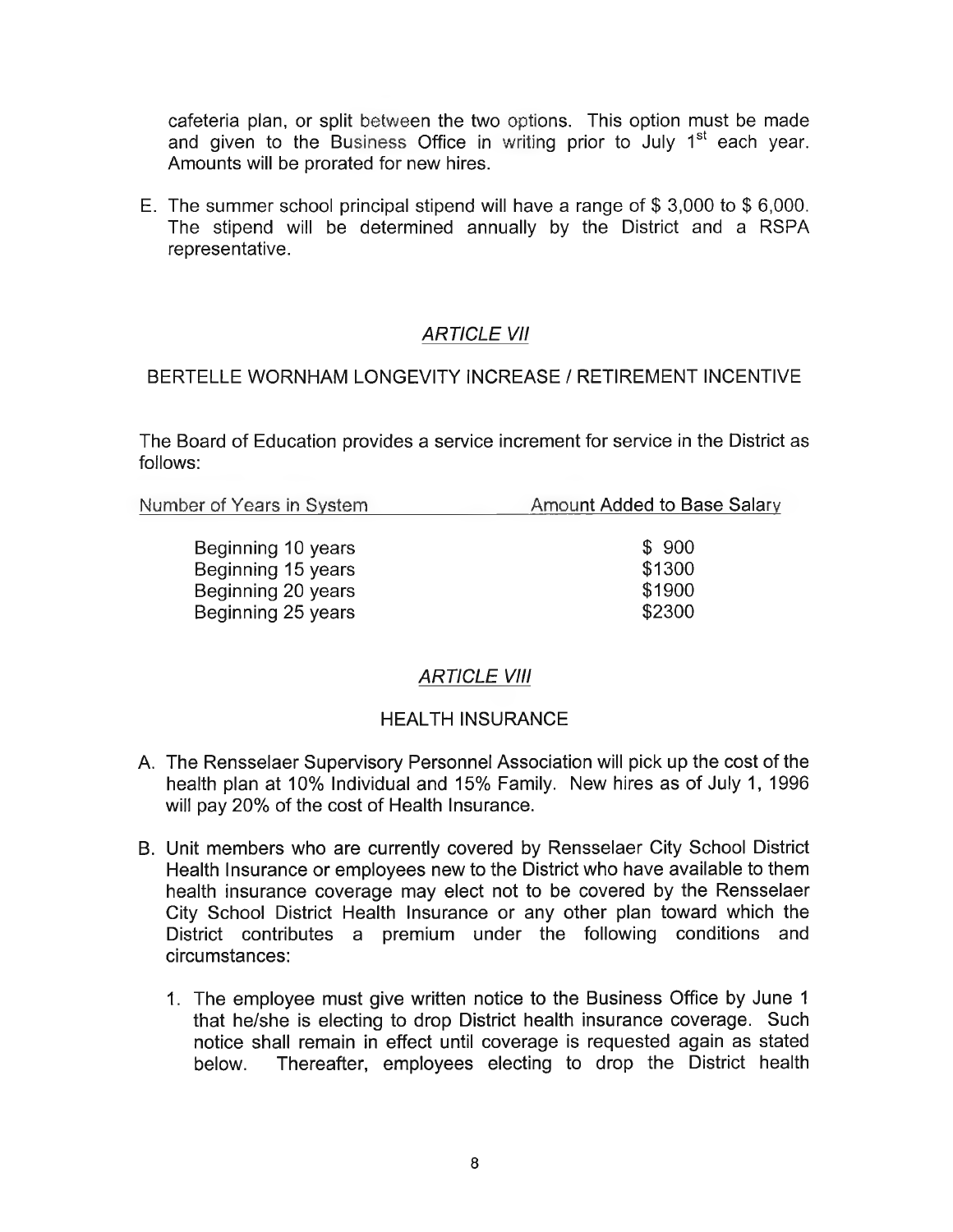insurance coverage must give written notice to the Business Office by June 1 in each school year.

- 2. The employee must provide proof of other coverage of health insurance in a manner acceptable to the Business Office.
- 3. New employees must provide notice of waiver within thirty (30) days of hire. Payment of the bonus option shall be pro-rated where appropriate.
- 4. Employees eligible for health insurance coverage who opt out of the District plan shall receive the following stipend in a single check in June of each year:

| Individual Plan (six hundred dollars)          | \$ 600 |
|------------------------------------------------|--------|
| Two Person Plan (nine hundred fifty dollars)   | \$950  |
| Family Plan (one thousand two hundred dollars) | \$1200 |

- 5. An employee who loses his/her other health coverage during the year and who has opted out of the District plan and wishes to reenter must make immediate written request to the District Business Office, and will be readmitted to the plan in accordance with rules and regulations of the carrier. A unit member who returns to the District plan during the course of any school year will only be entitled to a pro-rata amount of the option stipend for the time the employee was not in the plan.
- 6. This option does not apply to any unit member who is currently employed by the District, and who is not currently participating in the District health plan.
- 7. Employees who elect this option must be in his/her correct plan of coverage, i.e. an individual in an individual plan, two person plan in two person plan, and dependent coverage in family plans.
- C. The District agrees to the "Benefit Trust Vision offered by NYSUT" as follows: The District will contribute eighty-five dollars (\$85) toward the annual premium for each unit member who enrolls for the first two years of the Agreement. The District will increase its contribution to ninety-five dollars (\$95) in the third and fourth year of the Agreement
- D. The District contribution toward health insurance for those unit member who retire during the life of this Agreement will be at the same percentage rate that is in effect at the time of the unit member's retirement.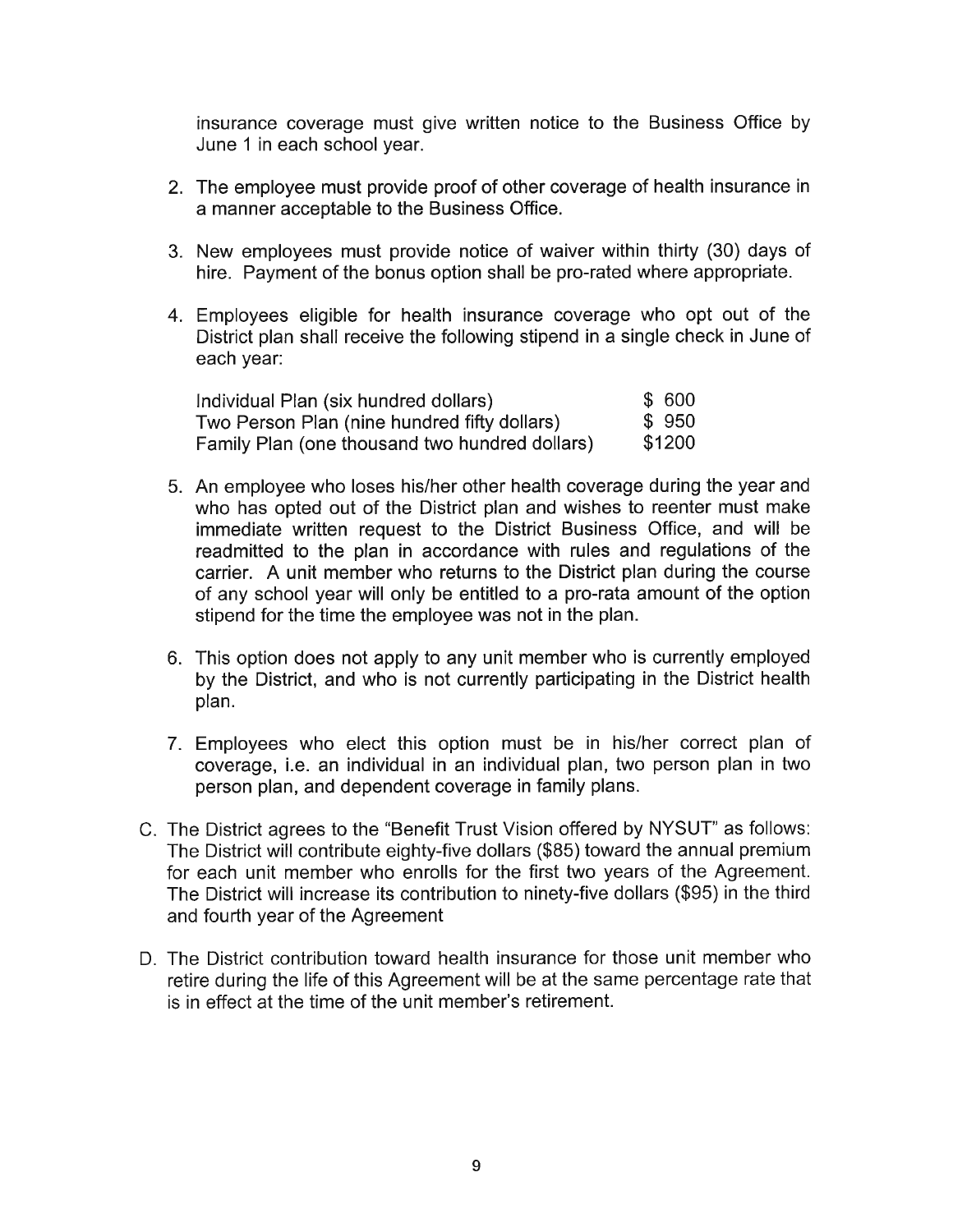# *ARTICLE IX*

## CAFETERIA PLAN

The Rensselaer Supervisory Personnel Association will be allowed to participate in the 125 Cafeteria Program the same as the Teachers Association.

# *ARTICLE X*

## DISTRICT RETIREMENT INCENTIVE

- A. Any unit member represented by this Agreement in the Rensselaer City School District who, during the term of this Agreement, retire from the District when he/she first becomes eligible under the New York State Teachers' Retirement System, and who have ten or more years of continuous service in the District, shall be paid seventy dollars (\$70) per day for each unused day of sick leave to a maximum of two hundred fifty ( 250 ) days.
- B. The unit member who retires at the first period of eligibility will provide the District with six (6) months notice prior to January 30 or June 30 retirement. The member shall provide an irrevocable letter of resignation and retirement at that time.
- C. Any unit member who does not retire at the first period of eligibility, as stated above, will not be entitled to the Retirement Incentive.
- D. The retired member shall receive the payment for unused sick leave within sixty (60) days of retirement or, at the member's option, in the next calendar year thereafter. The retired member may also have the option to apply the payment toward health insurance premiums after retirement.
- E. In the event the District enrolls in any State Retirement Incentive offered, the member may select either the District Retirement Incentive or the State Retirement Incentive, if applicable, but not both.
- F. The District Retirement Incentive will fully terminate at the expiration of the term of this Agreement.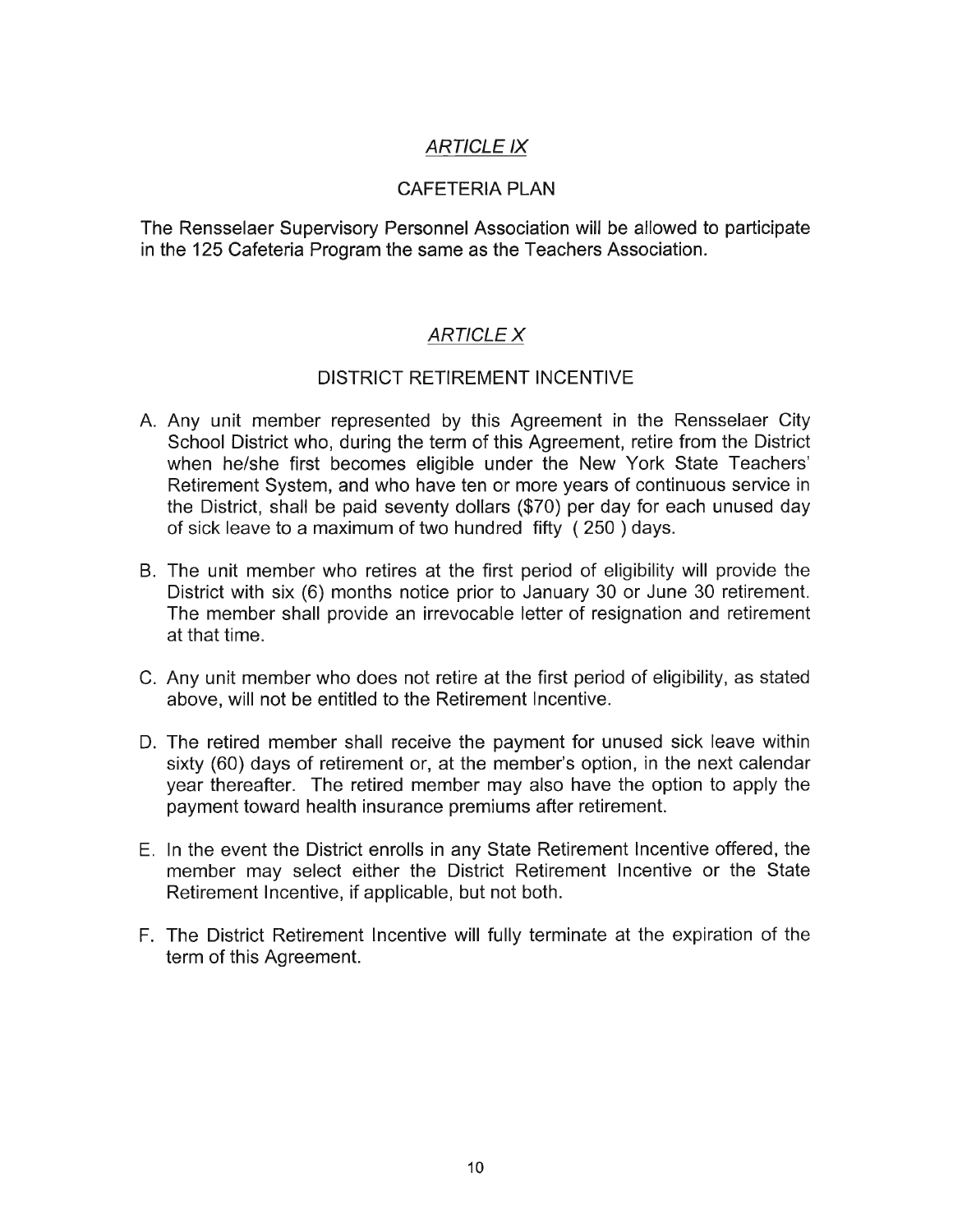## *ARTICLE XI*

#### PAYROLL DEDUCTIONS

- A. Payroll deductions are provided for credit union, tax-deferred annuities, SAANYS and United Fund, and the employee may choose to select any or all of these.
- B. Forms for payroll deductions are available in the School Business Office.
- C. A payroll deduction shall begin with the payroll not less than ten (10) working days, nor more than nineteen (19) working days from the date the completed deduction authorization is received in the District Business Office.

## *ARTICLE XIII*

#### PERSONAL INJURY BENEFITS

- A. Whenever a member of the unit is absent from his/her employment and unable to perform his/her duties as a result of personal injury caused by an accident or an assault occurring in the course of his/her employment and received Worker's Compensation payments for such absence, he/she will be paid his/her full salary during his/her absence from his/her employment up to a period of one (1) year, (less said amount of any Worker's Compensation award made for temporary disability due to said injury) and no part of such absence will be charged to his/her annual or accumulated sick leave.
- B. The School District shall reimburse unit members for reasonable costs of replacing or repairing dentures, eyeglasses, hearing aides, or similar bodily appurtenances not covered by Worker's Compensation which are damaged, destroyed, or lost as a result of an injury sustained in the discharge of his/her duties within the scope of his/her employment.
- C. The School District will reimburse unit members for the reasonable cost of any clothing or other personal property damaged or destroyed as a result of an assault suffered by a unit member while the unit member was acting in the discharge of his/her duties within the scope of his/her employment.
- D. The Board of Education will also review individual cases of loss, not covered by the above on their merits, and in light of all surrounding circumstances, to determine whether such losses should be reimbursed. This does not imply assumption of any liability beyond that which the Board voluntarily assumes in any such specific case.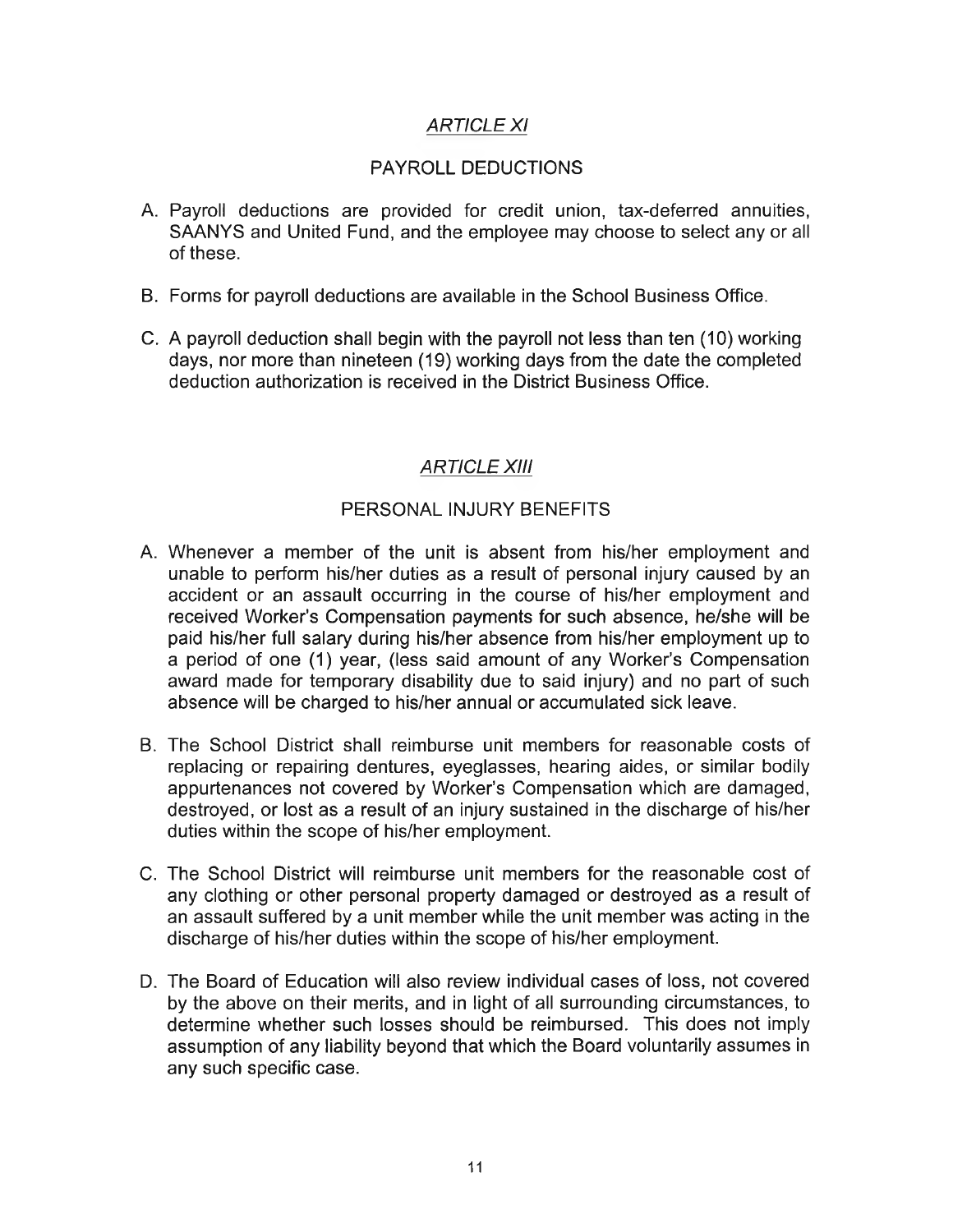# *ARTICLE XIV*

# VACANCIES

- A. Written notice of vacancy shall be mailed to all unit members employed by this school district and posted in the school district offices and in each school building for any vacancy occurring in existing, modified, or newly created administrative or supervisor positions. Such notice shall contain the following:
	- 1. A description of the position to be filled (if one exists);
	- 2. If no job description exists, then a list of duties statement shall be used as a hiring document, and shall be available as an enclosure to the vacancy notice;
	- 3. Qualifications for the position;
	- 4. Starting Salary range:

| <b>Principals</b>           | $$70,000 - $90,000$ |
|-----------------------------|---------------------|
| <b>Directors</b>            | $$65,000 - $85,000$ |
| <b>Assistant Principals</b> | $$60,000 - $80,000$ |
| <b>Psychologists</b>        | $$45,000 - $65,000$ |
| <b>Social Workers</b>       | $$35,000 - $55,000$ |

- 5. Application procedure and deadlines.
- B. If school is in session when the vacancy is initially announced, school mail (delivery) will meet the requirements of mailing the notice. If school is not in session, regular first class mail to the home address on file in the district office will suffice. Hand delivery is acceptable in any case.
- C. If a unit member currently employed by the Rensselaer City School District applies for an announced administrative or supervisory vacancy, and neither meets the qualifications, nor is to be considered as a finalist for the vacancy, then written notice of that assessment shall be delivered to the applicant in the same manner as described for providing notice of the vacancy in paragraphs A and B of this article.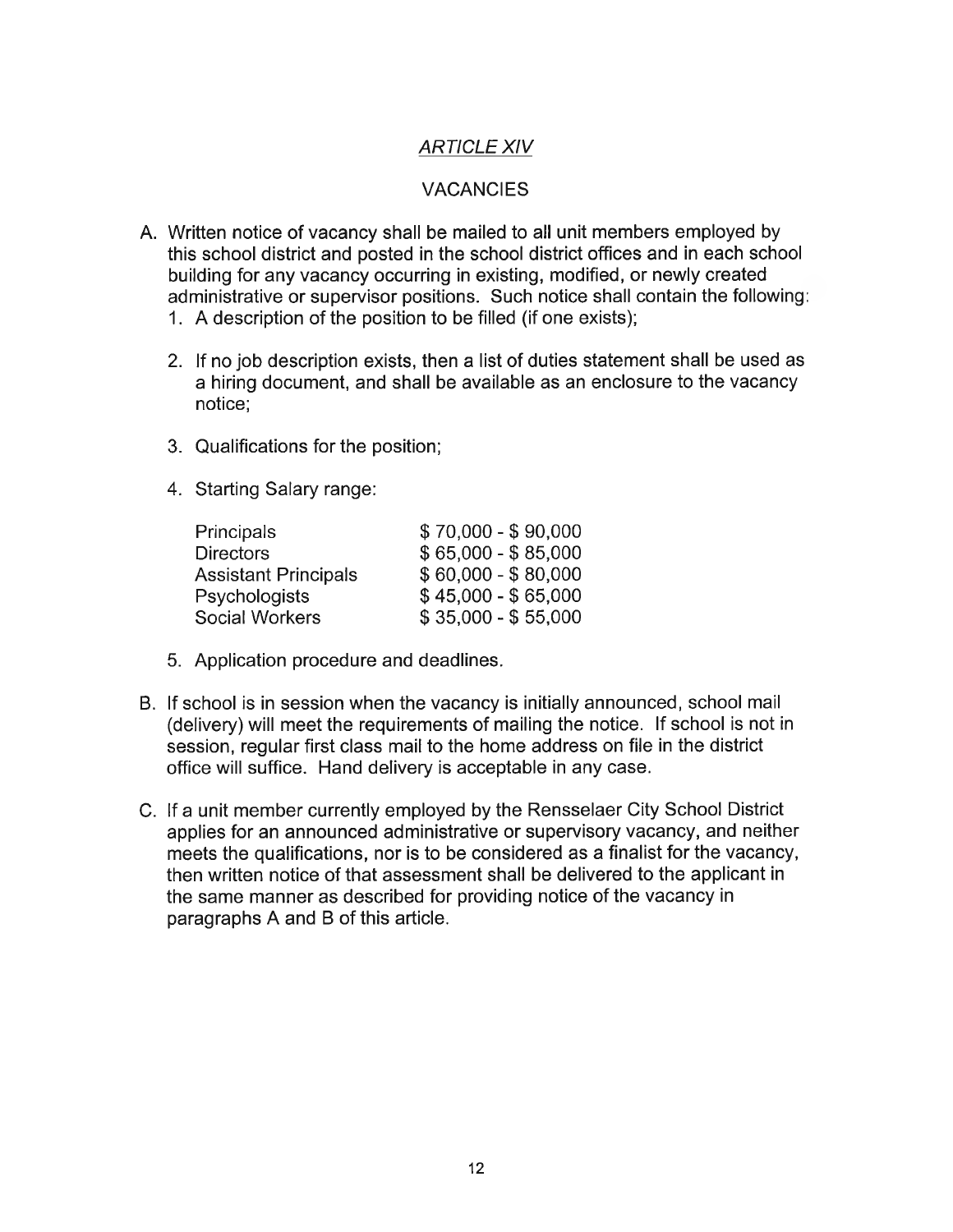# *ARTICLE XV*

#### POSITION ABOLISHED OR REDUCED FROM FULL-TIME

If an administrative or supervisory position is to be abolished or reduced from fulltime, the incumbent shall be notified by the Superintendent with:

- A. At least 30 calendar days notice prior to the effective date of the change.
- B. An opportunity to discuss continued employment with the Rensselaer City School District.
- C. Re-employment rights in accordance with Education Law and Commissioner's Decisions.

# *ARTICLE XVI*

## PERFORMANCE EVALUATION

The primary purpose of the evaluation is the assessment or measurement of performance, and each written evaluation shall consider recommendations for performance improvement. The Performance evaluation shall be conducted annually. On or before September 15 or each year, an initial conference will take place between the evaluator and the administrator to set the priorities and emphasis for evaluation for the new school year.

The annual performance review shall be completed during the month of June. A copy of the completed written evaluation shall be given to the person evaluated, and the original, signed by the evaluator and person evaluated, shall be placed in that individual's personnel file on file in the District Office. The person evaluated shall have the right to file an explanation or response, which shall then be attached to the report.

## *ARTICLE XVII*

## GRIEVANCE PROCEDURE

## A. Definitions

1. A "grievance" is a claimed violation, misinterpretation, or inequitable application of this Agreement, or inequitable application of the policies of the Board of Education, which relate to or involve, employee job descriptions, health or safety, physical facilities, materials or equipment furnished to employees or supervision of employees;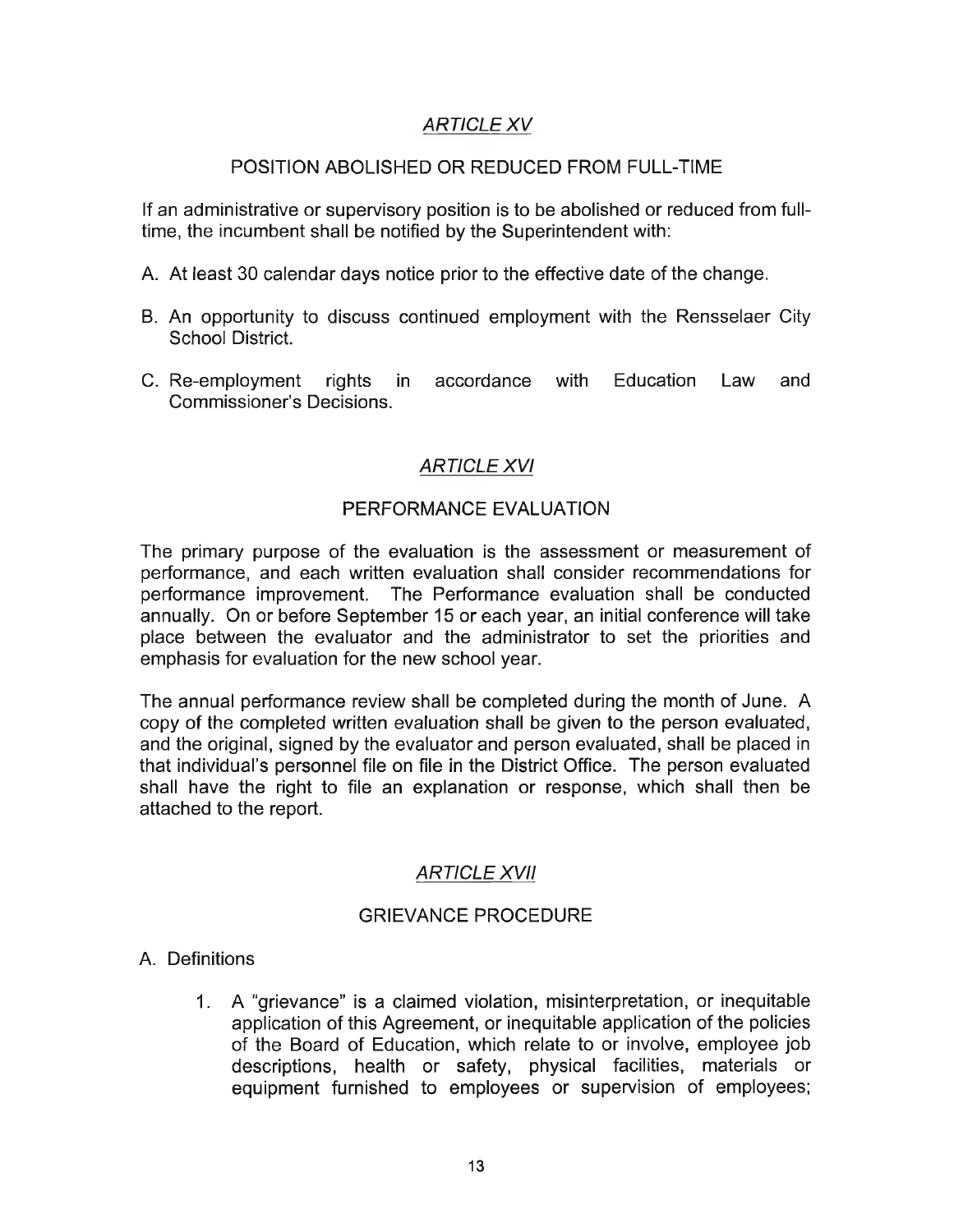provided, however, that such term shall not include any matter involving an employees rate of compensation, retirement benefits, disciplinary proceeding or any matter which is otherwise reviewable pursuant to law or any rule or regulation having the force and effect of law.

- 2. An "aggrieved person" is the person or persons making the claim.
- 3. A "working day" is a day the aggrieved party and his immediate supervisor are at work.
- B. Time Limits
	- 1. Since it is important that a grievance be processed as rapidly as possible, the number of days permitted to any party at any step should be considered a maximum, and every effort shall be made by all parties to expedite the process.
	- 2. No written grievance will be entertained at Step 2 or thereafter, and such grievance will be deemed waived, unless such grievance has been submitted at Step 1 within ten (10) working days after the employee knew or should have known of the act or condition on which the grievance is based.
	- 3. If a decision on a grievance is not appealed to the next step of the procedure within the time limits specified, the grievance will be deemed settled on the basis of the disposition at the preceding step, and further appeal shall be barred.
	- 4. Failure by a party at an Step of the grievance procedure to meet or to communicate the decision on a grievance within the specified time limits shall permit lodging of an appeal by the other party at the next step of the procedure within the time which would have been allotted, had the decision been given.
- C. Presentation of Grievance

Every employee shall have the right to present his grievance to his employer in accordance with the provisions of this article, free from interference, coercion, restraint, discrimination or reprisal, and the grievance procedure established under this article shall provide the right to be represented at all stages thereof, and the representative shall be designated by the employee at the time he presents his grievance or at a subsequent date.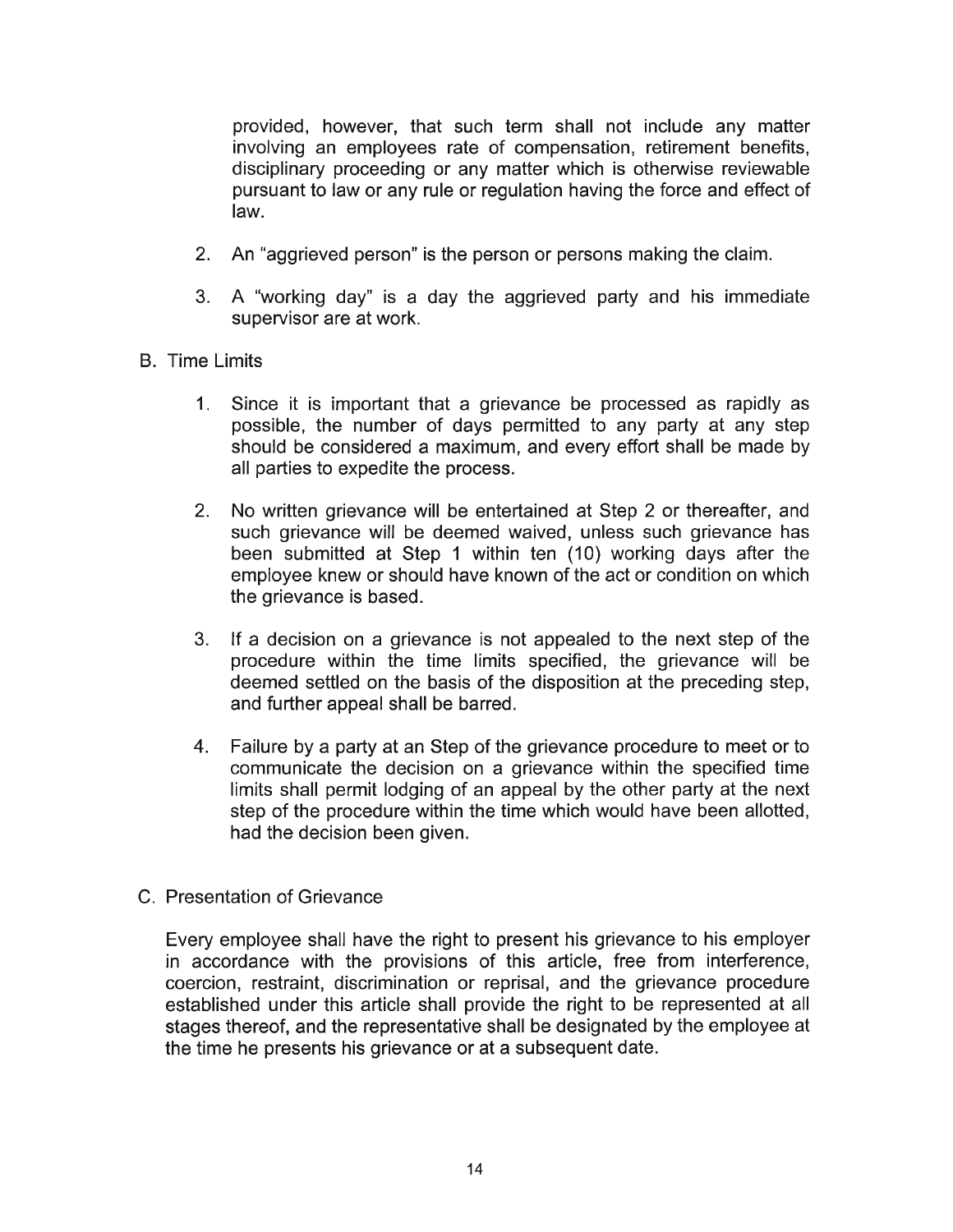- D. Procedural Requirements and Appeals
	- 1. All grievances shall include the name and position of the aggrieved party, the specific description of the Agreement or policy involved in the said grievance, the time and place where the alleged events or conditions constituting the grievance existed, the identity of the party allegedly responsible for causing the said events or conditions (if known to the aggrieved party), a general statement of the nature of the grievance, and the redress sought by the aggrieved party. Forms for filing Stage Two grievances are available in the District Office.
	- 2. Stage One

At this stage, the employee presents his grievance to his immediate supervisor who shall, to such extent as he may deem appropriate, consult with his superiors. The discussion and resolution of grievances at this first stage shall be on an oral and informal basis. If such grievance is not satisfactorily resolved at the first stage, such employee may proceed to the second stage within five (5) working days.

- 3. Stage Two
- 4. Stage Three Appeal
- 5. Stage Three Board

# ARTICLE XVII

# DURATION

The term of this agreement shall be from July 1,2003 through June 30, 2007.